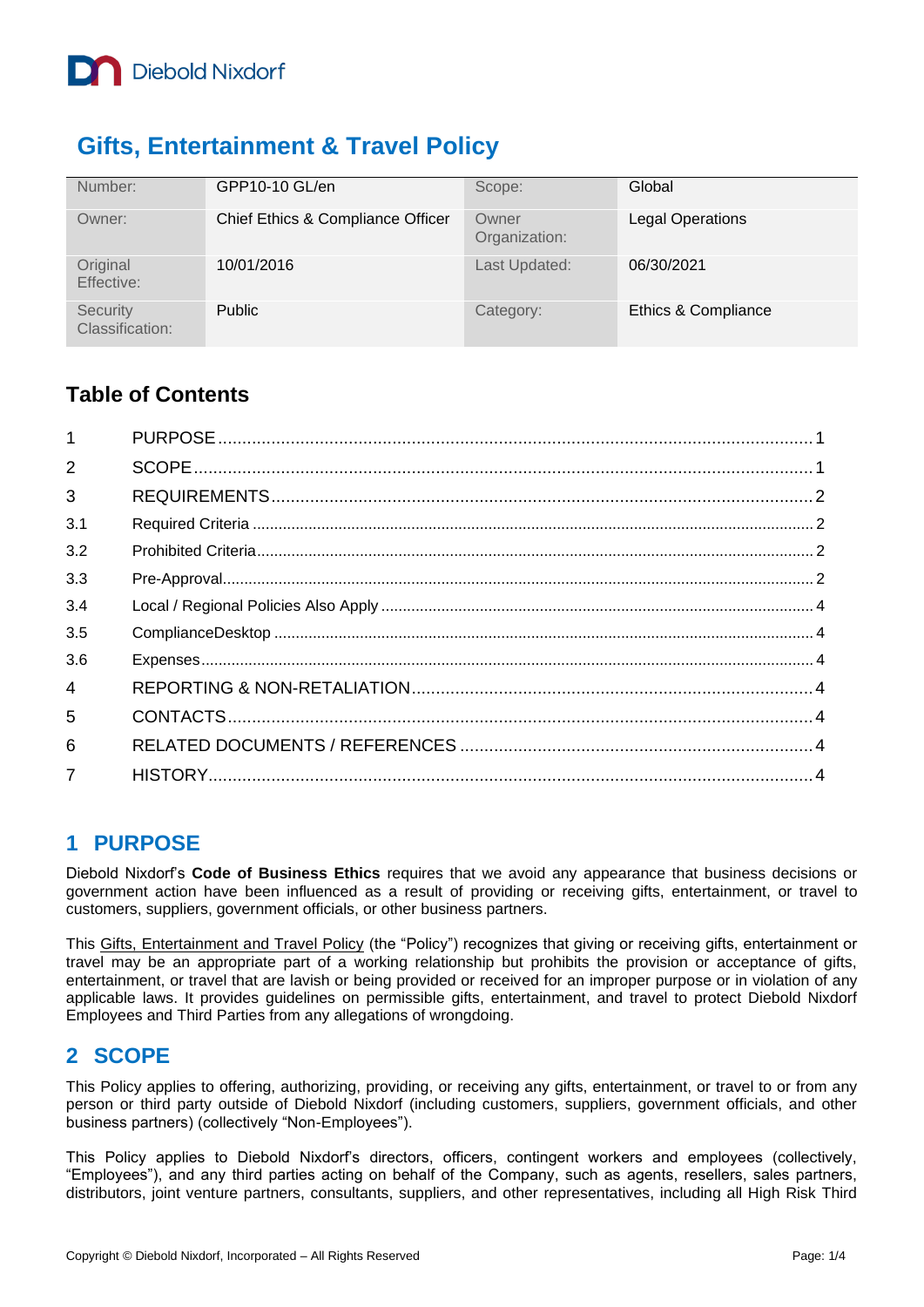# **Diebold Nixdorf**

Parties engaged in Diebold Nixdorf business (as defined in the **Third Party Enhanced Screening Procedure**) (collectively "Third Parties").

#### <span id="page-1-0"></span>**3 REQUIREMENTS**

Giving or receiving gifts, entertainment, and travel must meet the requirements of sections 3.1 and 3.2, below. Where giving or receiving a gift, entertainment, or travel may present a higher risk of corruption, it must be disclosed and pre-approved (Section 3.3).

Take particular care offering gifts and hospitality to, or receiving them from, government/public officials as this is a higher risk area and actions could be misinterpreted leading to: a possible breach of the law; bad publicity for Diebold Nixdorf and other significant consequences.

Also avoid giving repeat gifts and entertainment to the same recipients

Any non-compliance with this Policy may lead to disciplinary action for Employees which could include dismissal. DN may also terminate relationships with Third Parties if they breach this Policy.

### <span id="page-1-1"></span>**3.1 Required Criteria**

Any gift, entertainment, or travel offered, authorized, provided, or received by Diebold Nixdorf Employees or Third Parties must always be:

- Modest and infrequent;
- Legal under the laws of the U.S. and the country in which it would be provided and, to your knowledge, allowed by the recipient's employer;
- For a legitimate purpose in the routine course of business;
- Provided transparently; and
- Permissible under any additional Diebold Nixdorf regional or country requirements.

#### <span id="page-1-2"></span>**3.2 Prohibited Criteria**

Any gift, entertainment, or travel offered, provided, or received by Diebold Nixdorf Employees or Third Parties must never be:

- Lavish or excessive;
- Intended to improperly influence anyone or be in exchange for improper favors or benefits;
- In the form of cash or a cash equivalent (including gift cards or certificates);
- Sexually-oriented, embarrassing to Diebold Nixdorf if its provision became public knowledge, or otherwise in poor taste; or
- Known to be contrary to the recipient's employer's policies.

Diebold Nixdorf or its Third Parties must not pay for non-business related travel. Leisure trips before or after business related travel must not be paid for.

#### <span id="page-1-3"></span>**3.3 Pre-Approval**

When gifts, entertainment, or travel meet any of the criteria below, you must fully disclose it and receive approval before offering, authorizing, providing, or receiving it.

All approvals are handled through **ComplianceDesktop** (see Section 3.5 below) following the **Gifts, Entertainment & Travel Disclosure and Approval Procedure**.

Where the gift, entertainment or travel is being provided by a Diebold Nixdorf Third Party, then the request for preapproval should be made by the Diebold Nixdorf business manager on behalf of the Third Party.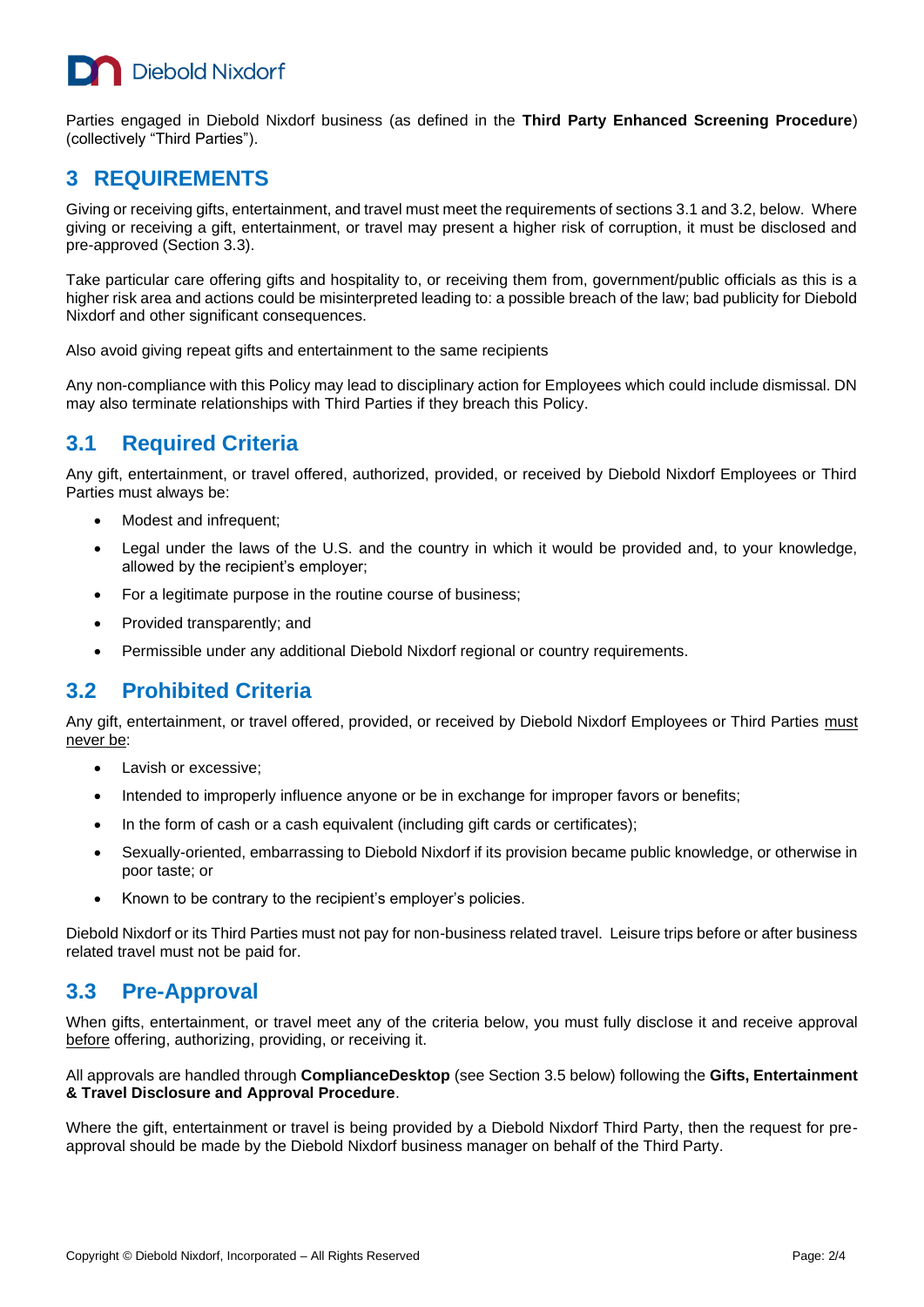**Diebold Nixdorf** 

#### **Travel**

Travel under this Policy means the costs associated with the transportation and lodging of a Non-Employee, such as hotel expenses, airfare, and other long-distance travel arrangements. **You must fully disclose and receive approval before offering, authorizing, or providing any Travel to any Non Employee or their family or friends.** This includes customers, suppliers, journalists, sales partners, and government officials.

#### **Gifts and Entertainment**

Gifts include anything of value given to or received from a Non-Employee, such as pens, calendars, mugs, clothing, wine/alcohol, candy or fruit baskets, or tickets to an industry event, other event, or outing (including golf outings and tickets to sporting events) where the person providing the tickets is not present.

Business Entertainment means any social activity in which an Employee or Third Party participates with a Non-Employee recipient, and during which they discuss legitimate business matters.

If there is no such discussion (e.g., at a golf outing where the recipient and provider are in different groups and do not interact) or if the Employee or Third Party is not present, the entertainment is a Gift.

#### **You must fully disclose and receive approval before offering, authorizing, providing, or receiving any Gift or Business Entertainment when:**

- It relates to a friend or family member of a business or government contact, rather than a contact him or herself; or
- A bid process or deal involving Diebold Nixdorf is imminent with the recipient or giver; or
- The total value per individual to a recipient would exceed the following thresholds<sup>1</sup> (or any stricter local or regional threshold); thresholds apply based on the location of the Employee or Recipient:

| <b>Region</b>                                                         | Gifts (USD) | <b>Business Entertainment</b><br>(USD) |
|-----------------------------------------------------------------------|-------------|----------------------------------------|
| North America                                                         | \$75        | \$150                                  |
| Asia Pacific excluding<br>Singapore                                   | \$50        | \$100                                  |
| Latin America                                                         | \$50        | \$100                                  |
| EMEA-EU Countries, UK,<br>Switzerland, Norway, UAE.<br>Also Singapore | \$75        | \$150                                  |
| EMEA-countries not listed<br>above                                    | \$50        | \$100                                  |

In some cases, the cost of a Business Entertainment expense may unexpectedly rise above the applicable threshold. If this occurs, you must fully disclose the Business Entertainment for post-approval as soon as possible but no later than 2 weeks after it was provided. If a request is made more than 2 weeks after entertainment was provided, then it may not be reimbursed. Failure to obtain approval in advance will not violate this policy if it arose from a reasonable, good faith belief that the expense would not exceed the threshold.

#### **Charitable & Political Donations & Sponsorship**

Charitable and political donations and sponsorship are special categories subject to additional rules. Please see the **Charitable Donations Policy**, the **Political Donations & Activities Policy** and the **Sponsorship Policy.**

<sup>1</sup> The threshold is the amount above which compliance clearance is required. It may be possible to offer or receive a gift or entertainment above these thresholds but only if compliance approval has been given in advance.